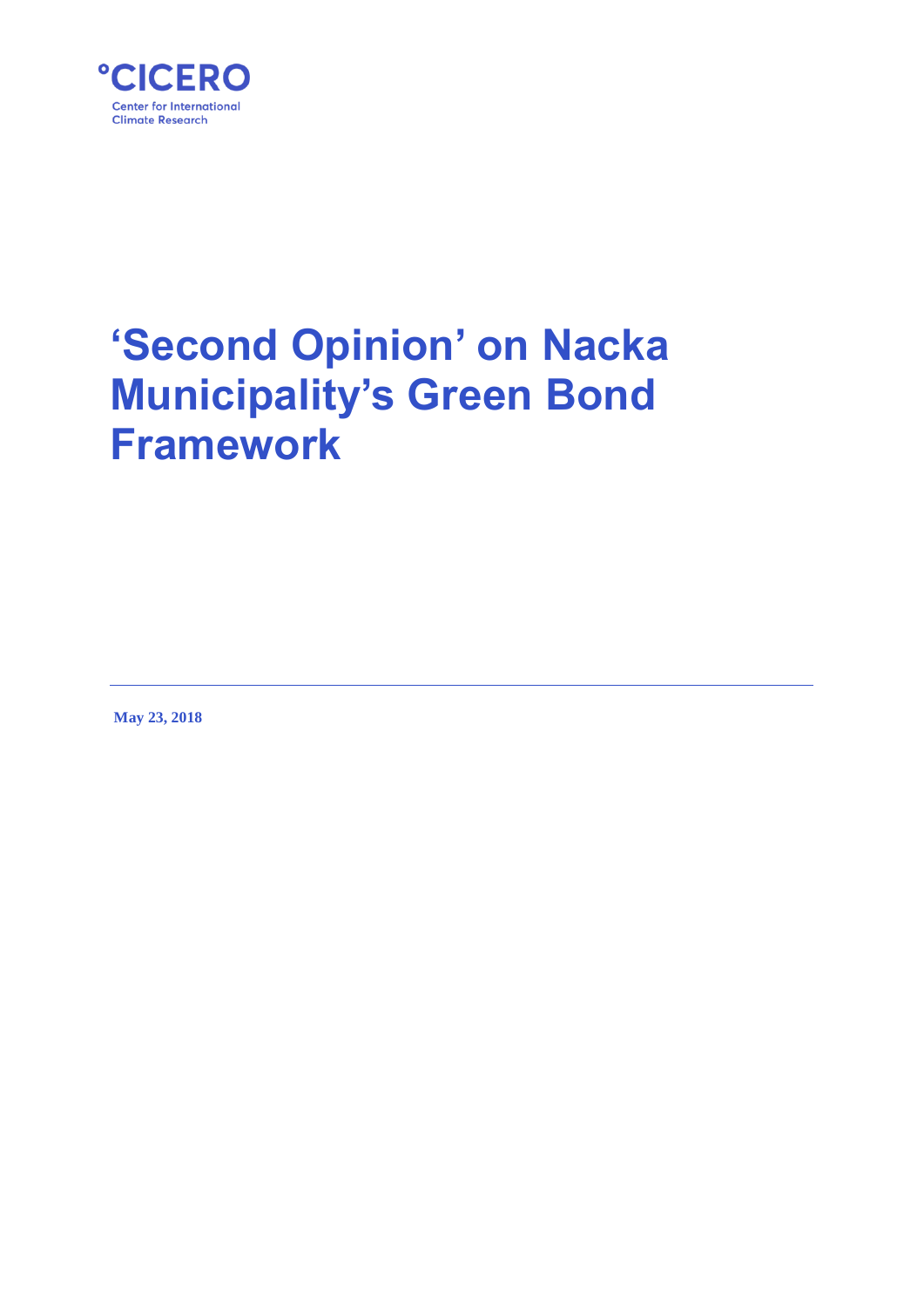## **Summary**

Overall, Nacka Municipality's Green Bond Framework (GBF) provides a progressive, clear and sound framework for investments in projects that align well with the Green Bond Principles.

The issuer and its subsidiary companies have ambitious climate-related goals, including per person reduction of GHG emissions of 30 percent by 2030. It has broader environmental ambitions as well, covering clean air, a nontoxic local environment, clean water, sustainable living and rich local natural habitats. Progress on each goal is tracked against a set of indicators and highlighted in the Municipality's Annual Report.

The green bond proceeds will go towards projects specifically selected to promote the transition to low carbon and sustainable development. Nacka Municipality has created a council for green bonds which will be responsible for selecting eligible projects. The council includes expertise on environmental issues and selection decisions will be made by consensus. There will be annual reporting on the green bond, including reporting on installed capacity of renewable energy and energy use from buildings. We encourage Nacka Municipality to consider reporting also on other indicators.

Green bond proceeds can be used to finance new projects or refinance existing ones. The majority of the proceeds are likely to go towards financing energy efficient commercial and residential buildings, and to a lesser extent infrastructure in support of the expansion of the Stockholm metro system

Based on the overall assessment of the project types that will be financed by the green bonds and governance and transparency considerations, Nacka Municipality's Green Bond Framework receives a Dark Green shading. Nacka Municipality has informed us that less than 50% of funds raised from green bonds will be allocated to projects in the category energy efficient commercial and residential buildings which has received a medium green shading.

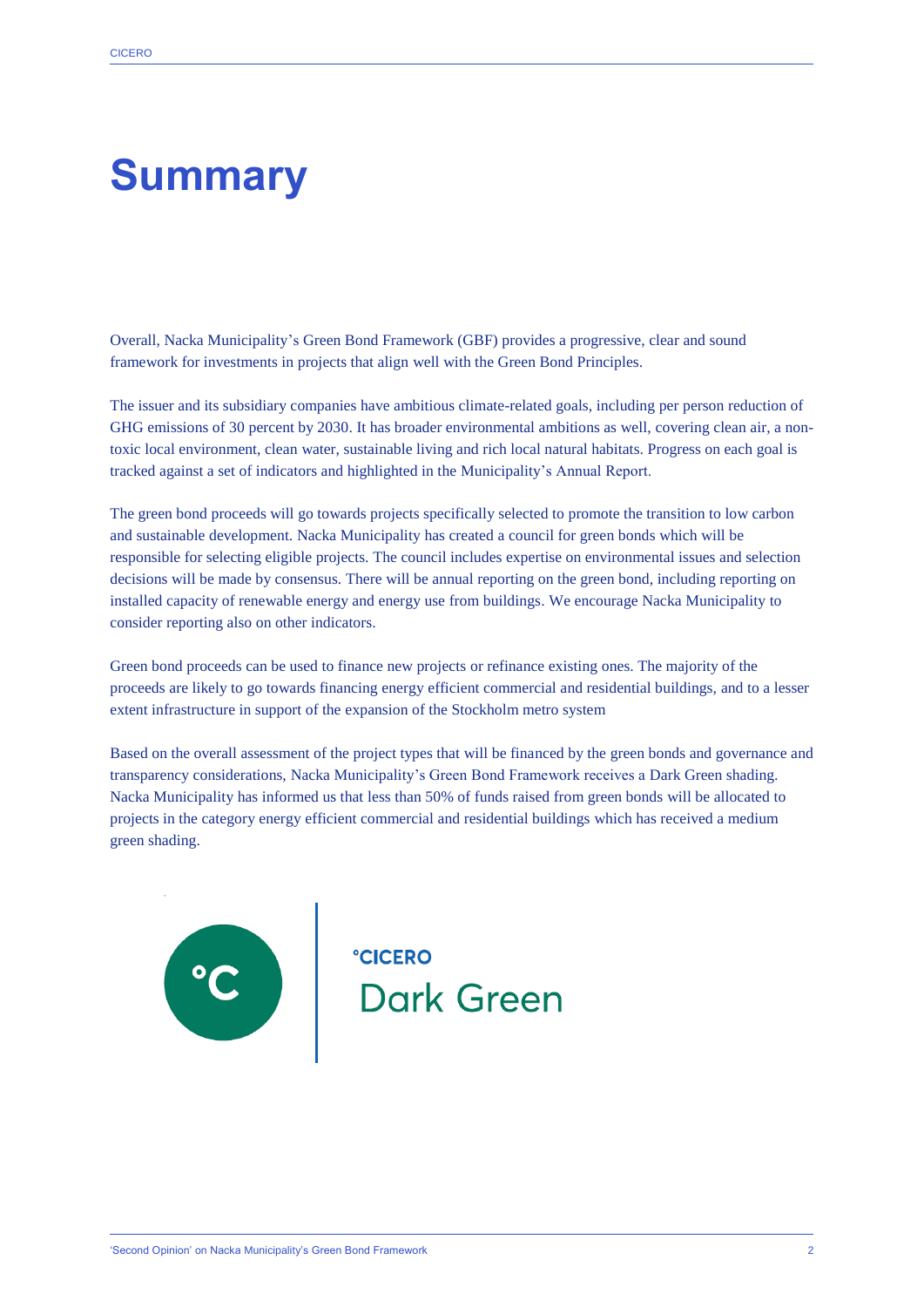## **Contents**

|                | <b>Summary Example 2008 Contract Contract 2008 Contract Contract Contract 2008</b>                                                          | $\overline{2}$ |
|----------------|---------------------------------------------------------------------------------------------------------------------------------------------|----------------|
| 1              |                                                                                                                                             |                |
|                |                                                                                                                                             |                |
| $\overline{2}$ | Brief Description of Nacka Municipality's Green Bond Framework and rules and procedures for climate-                                        |                |
|                | related activities<br><u> 1989 - Johann John Stone, markin film yn y brenin ymgyr y gyfer y gyfer y gyfer y gyfer y gyfer y gyfer y gyf</u> |                |
|                |                                                                                                                                             |                |
|                |                                                                                                                                             |                |
|                |                                                                                                                                             |                |
|                |                                                                                                                                             |                |
|                |                                                                                                                                             |                |
| 3              | Assessment of Nacka Municipality's Green Bond framework and environmental policies _____________ 11                                         |                |
|                |                                                                                                                                             |                |
|                |                                                                                                                                             |                |
|                |                                                                                                                                             |                |
|                |                                                                                                                                             |                |
|                |                                                                                                                                             |                |
|                | <b>Appendix:</b> About CICERO <b>Appendix:</b> About CICERO                                                                                 | 16             |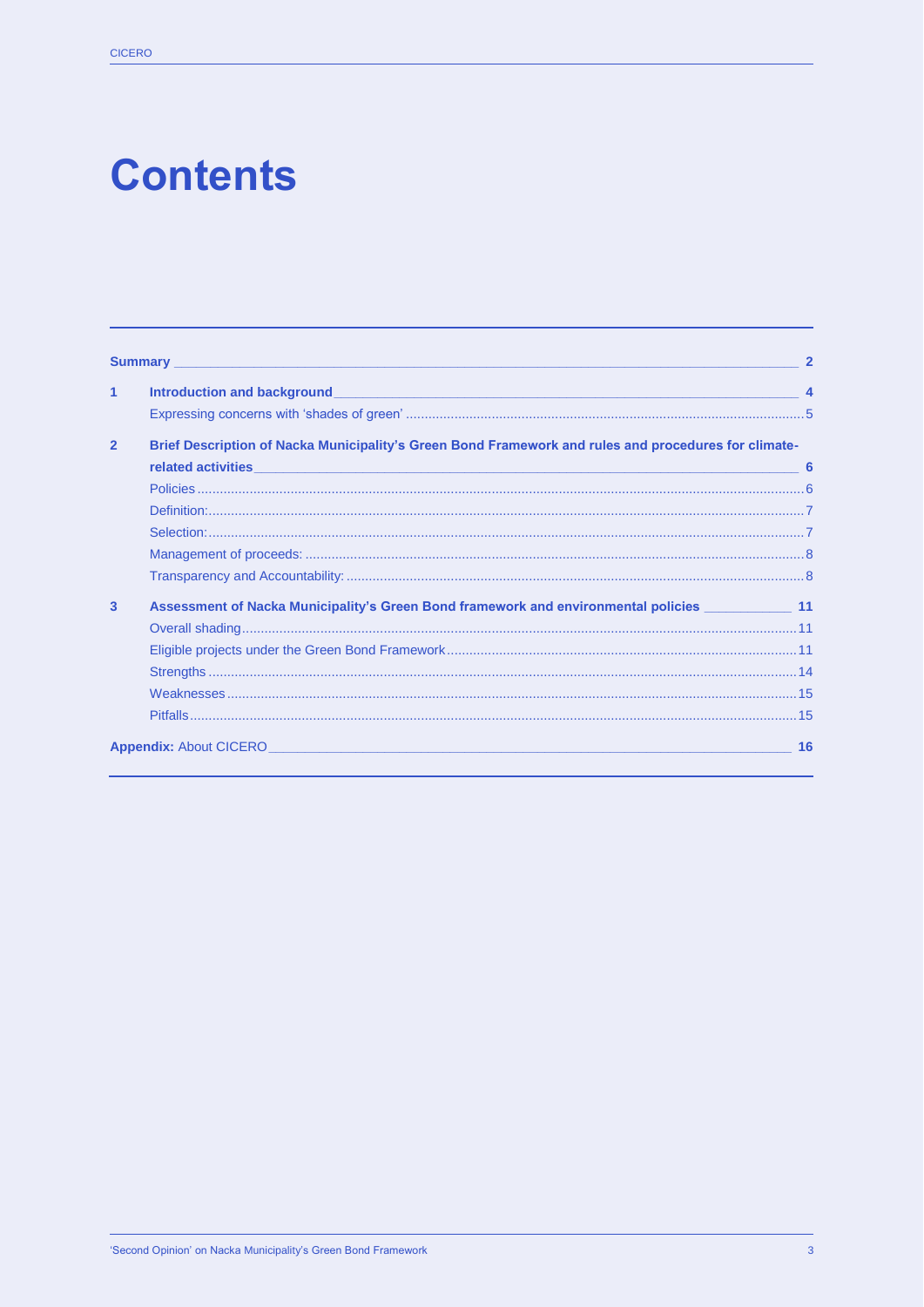### **1 Introduction and background**

As an independent, not-for-profit, research institute, CICERO (Center for International Climate and Environmental Research - Oslo) provides Second Opinions on institutions' framework and guidance for assessing and selecting eligible projects for green bond investments, and assesses the framework's robustness in meeting the institutions' environmental objectives. The Second Opinion is based on documentation of rules and frameworks provided by the institutions themselves (the client) and information gathered during meetings, teleconferences and e-mail correspondence with the client.

CICERO is independent of the entity issuing the bond, its directors, senior management and advisers, and is remunerated in a way that prevents any conflicts of interests arising as a result of the fee structure. CICERO has established the global Expert Network on Second Opinions (ENSO), a network of independent non-profit research institutions on climate change and other environmental issues, to broaden the technical expertise and regional experience for Second Opinions. CICERO works confidentially with other members in the network to enhance the links to climate and environmental science, building upon the CICERO model for Second Opinions. In addition to CICERO, ENSO members currently include Basque Center for Climate Change (BC3), International Institute for Sustainable Development (IISD), Stockholm Environment Institute (SEI), and Tsinghua University's Institute of Energy, Environment and Economy. A more detailed description of CICERO can be found at the end of this report. ENSO encourages the client to make this Second Opinion publicly available. If any part of the Second Opinion is quoted, the full report must be made available.

CICERO's Second Opinions are normally restricted to an evaluation of the mechanisms or framework for selecting eligible projects at a general level. CICERO does not validate or certify the climate effects of single projects, and thus, has no conflict of interest in regard to single projects. CICERO is neither responsible for how the framework or mechanisms are implemented and followed up by the institutions, nor the outcome of investments in eligible projects.

This note provides a Second Opinion of Nacka Municipality's Green Bonds Framework and policies for considering the environmental impacts of their projects. The aim is to assess the Nacka Municipality`s Green Bonds Framework as to its ability to support Nacka Municipality`s stated objective of promoting the transition to low-carbon and climate resilient growth.

This Second Opinion is based on the green bond framework presented to CICERO by the issuer. Any amendments or updates to the framework require that CICERO undertake a new assessment. CICERO takes a long-term view on activities that support a low-carbon climate resilient society. In some cases, activities or technologies that reduce near-term emissions result in net emissions or prolonged use of high-emitting infrastructure in the long-run. CICERO strives to avoid locking-in of emissions through careful infrastructure investments, and moving towards low- or zero-emitting infrastructure in the long run. Proceeds from green bonds may be used for financing, including refinancing, new or existing green projects as defined under the mechanisms or framework. CICERO assesses in this Second Opinion the likeliness that the issuer's categories of projects will meet expectations for a low carbon and climate resilient future.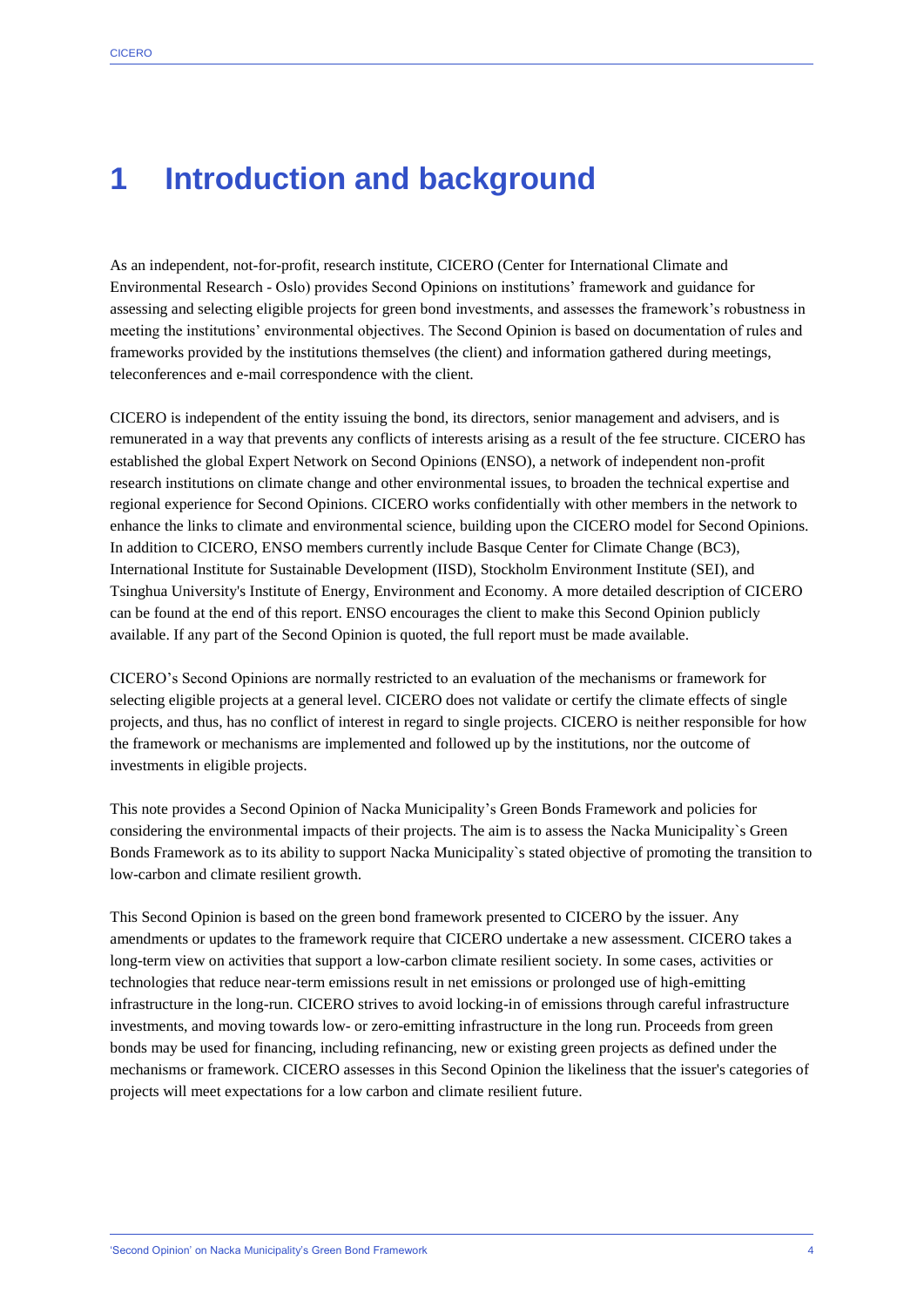#### **Expressing concerns with 'shades of green'**

CICERO Second Opinions are graded dark green, medium green or light green, reflecting the climate and environmental ambitions of the bonds and the robustness of the governance structure of the Green Bond Framework. The grading is based on a broad qualitative assessment of each project type, according to what extent it contributes to building a low-carbon and climate resilient society. The shading methodology also aims at providing transparency to investors when comparing green bond frameworks exposure to climate risks. A dark green project is less exposed to climate risks than a lighter green investment.

This Second Opinion will allocate a 'shade of green' to the green bond framework of Nacka Municipality:

- **Dark green** for projects and solutions that are realizations today of the long-term vision of a low carbon and climate resilient future. Typically, this will entail zero emission solutions and governance structures that integrate environmental concerns into all activities.
- **Medium green** for projects and solutions that represent steps towards the long-term vision, but are not quite there yet.
- **Light green** for projects and solutions that are environmentally friendly but do not by themselves represent or is part of the long-term vision (e.g. energy efficiency in fossil-based processes).
- **Brown** for projects that are irrelevant or in opposition to the long-term vision of a low carbon and climate resilient future.

The project types that will be financed by the green bond primarily define the overall grading. However, governance and transparency considerations are also important because they give an indication whether the institution that issues the green bond will be able to fulfil the climate and environmental ambitions of the investment framework. Investments in all shades of green projects are necessary in order to successfully implement the ambition of the Paris agreement. The overall shading reflects an ambition of having the majority of the project types well represented in the future portfolio, unless otherwise expressed by the issuer.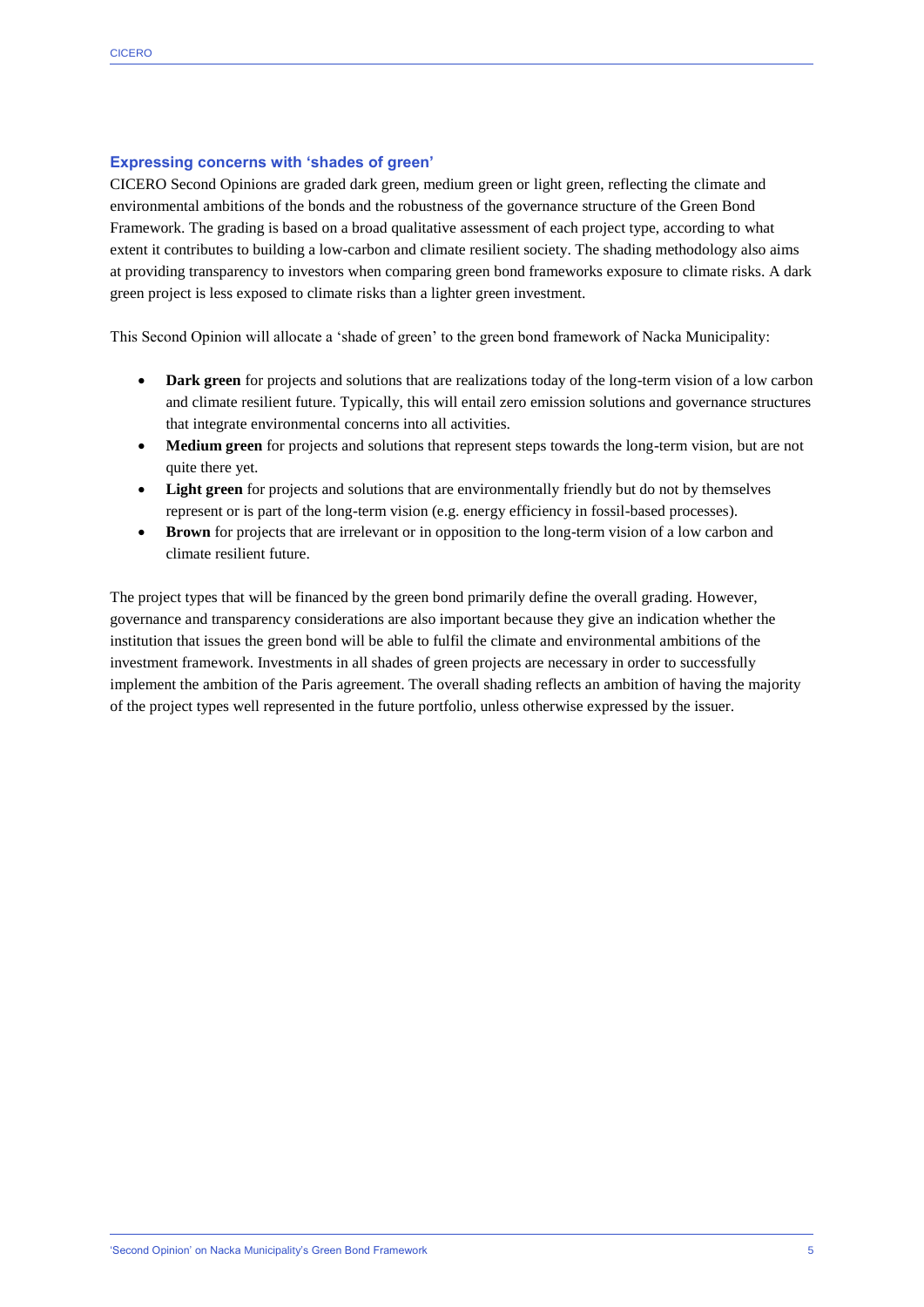## **2 Brief Description of Nacka Municipality's Green Bond Framework and rules and procedures for climate-related activities**

Nacka Municipality ("Nacka Municipality") is a Municipality in south-east Sweden with just over 100 000 inhabitants. The Municipality is situated just east of Stockholm and parts of it are considered to belong to the Stockholm metropolitan area. The Municipality is in a growth phase, driven by a growing population and its proximity to the capital (a population increase of 40 percent is expected between now and 2030). This growth is leading to expansion and new investment needs in housing and transportation.

The Municipality has a holding company - Nacka Stadshus AB – which is sole shareowner of Nacka Energi AB (energy company) and Nacka Vatten och Avfall AB (water and waste company).

Proceeds raised under this green bond framework can fund eligible projects within municipal units, municipal companies and their subsidiaries. The issuer has informed us that all organizations funded under the green bond framework will follow relevant municipal policies.

#### **Policies**

The Municipality and its companies have ambitious climate related goals. Nacka Municipality's goal is to reduce GHG emissions per person by 30 percent by 2030, as compared to 2011 emissions, and by 15 percent by 2020. By 2016, they had managed a reduction of 13 percent. Goals are stated for emissions from the transport sector and construction. Energy use, road transport and household emissions (from transport, buildings and food) are the most significant contributors to Nacka Municipality's GHG emissions. Total emissions from the energy sector are currently decreasing while those from road transport are increasing.

The Municipality of Nacka Municipality currently has six explicitly stated environmental goals: Reduced impact on climate change, clean air, a non-toxic local environment, clean water, sustainable living and rich local natural habitats. Progress on each goal is tracked against a set of indicators and highlighted in the Municipality's Annual Report. Several indicators are available on-line as well. Certification schemes against which the goal for sustainable living are measured include Miljöbyggnad, Svanen, and BREEAM. Energy use in municipal buildings has been decreasing since 2009 and figures from 2017 shows that Nacka Municipality is on track to meeting its 2020 target. Nacka's annual recycling of plastic amounts to approximately 12.5 kg of plastic per person.

For transport, Nacka Municipality is tracking progress on the uptake of public transport as well as cycling. Nacka Municipality environmental strategy is published as a stand-alone document but is also given broad coverage in the Municipality's annual report. Some of the indicators used to track progress have been updated in 2017, which suggests that Nacka Municipality actively monitors and implements its policy. Nacka Municipality's strategy for the transport sector and built environment has sustainability and climate friendliness as stated aims. An external assessment of the state of Nacka Municipality's environmental strategy was undertaken in 2015, with quantitative tracking against indicators, which again suggests that Nacka Municipality takes a genuine interest in its environmental performance.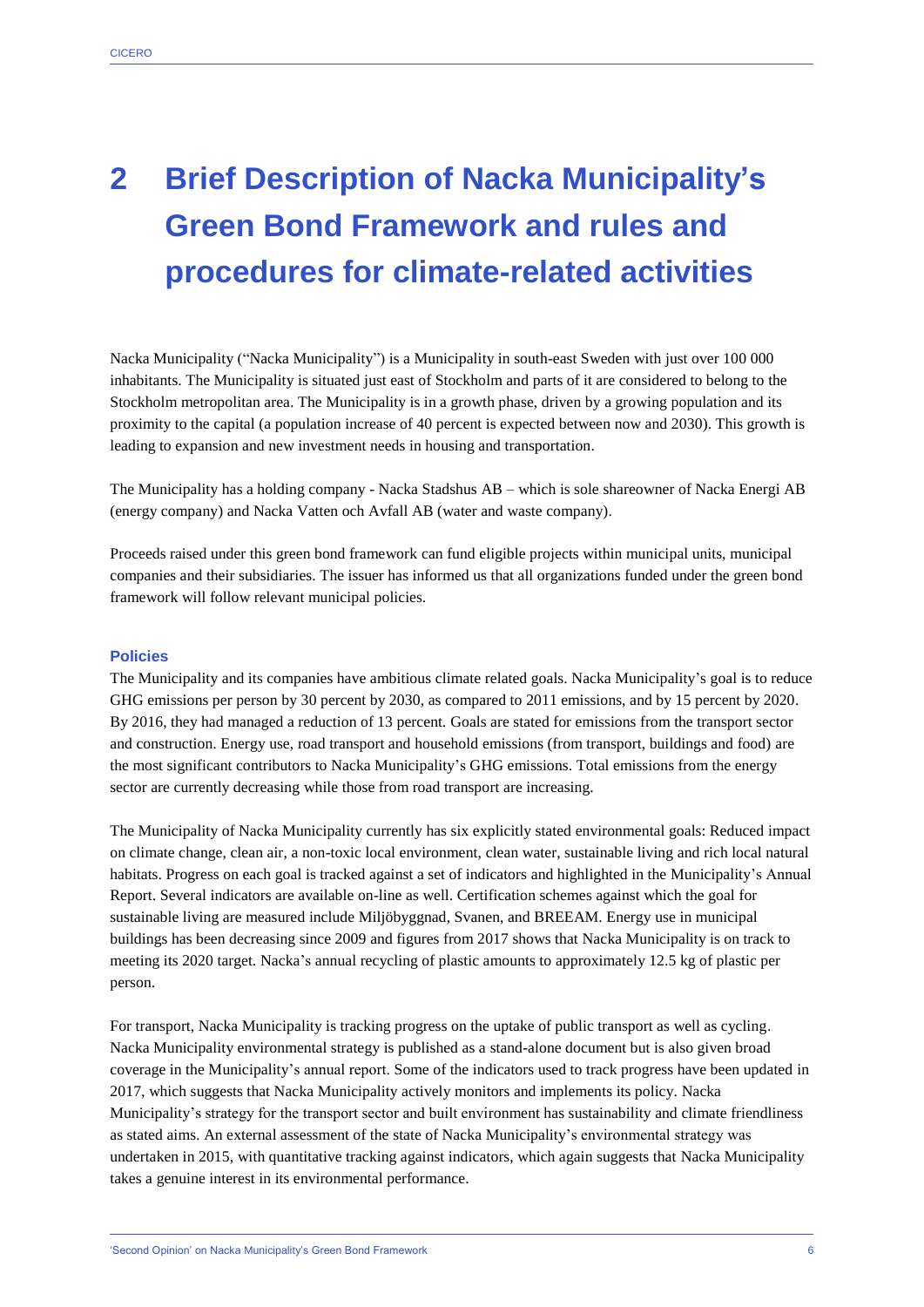As of 2017, Nacka Municipality is monitoring the climate change impacts of the food purchases of Municipality – owned businesses.

Nacka Municipality's procurement policy with respect to labour rights and social and environmental aspects is regulated by a guidance document, the most recent version of which was published in January 2018 *(Inriktningen för krav ur miljömässiga, sociala och arbetsrättsliga aspekter vid upphandling*). The goal of the policy is to ensure that Nacka Municipality's procurements are ethically, environmentally and socially just and that they are in line with the Municipality's objectives in these areas. The policy is a guidance document rather than a standard, as the Municipality believes a flexible policy is more expedient than a set of standards. The Municipality does not apply ISO or EMAS standards to its projects. The Municipality has an ambition to apply life cycle perspectives on procurement decision, but it is not yet a policy.

External contractors are required to follow the municipal environmental policy. The requirements can vary from case to case, for example, if the project is in a sensitive environment the demands can be higher. Environmental audits are routinely performed by internal auditors.

#### **Definition:**

The green bond proceeds will go towards projects specifically selected to promote the transition to low carbon and sustainable development ("Green Projects"). Nacka Municipality has defined Green Projects as projects that aim to either:

- a) Reduce greenhouse gas emissions (including investments in low-carbon and clean technologies, such as energy efficiency and renewable energy)
- b) Adapt operations to climate change (including investments in increased resilience)
- c) Address other environmental issues (maximum 20 percent of proceeds will be invested in these projects)

Eligible projects can be funded in whole or in part by the Municipality of Nacka Municipality. Proceeds can be used to finance new projects or to refinance existing ones. Nacka Municipality's Green Bond framework explicitly excludes nuclear power and fossil fuel-based projects.

#### **Selection:**

Nacka Municipality has created a council for green bonds (the 'Green Bond Council'). The members of the Green Bond Council will come from the relevant entities of Nacka Municipality and will have expertise in environmental issues, finance, strategy and project management and construction.

Projects will be subject to the Municipality's procurement policy, which includes guidelines on ethical, environmental and social aspects. However, projects are currently not analyzed on a life cycle basis nor does the Municipality subject its projects to ISO or EMAS standards. According to the framework the issuer will analyze each project to ensure that environmental gains in one area do not adversely affect another prioritized area unnecessarily.

Project selection will be based on Nacka Municipality's Green Bond Framework and decisions will be reached by consensus. If there is disagreement about the eligibility of a project, the project will be excluded from the green bond pool.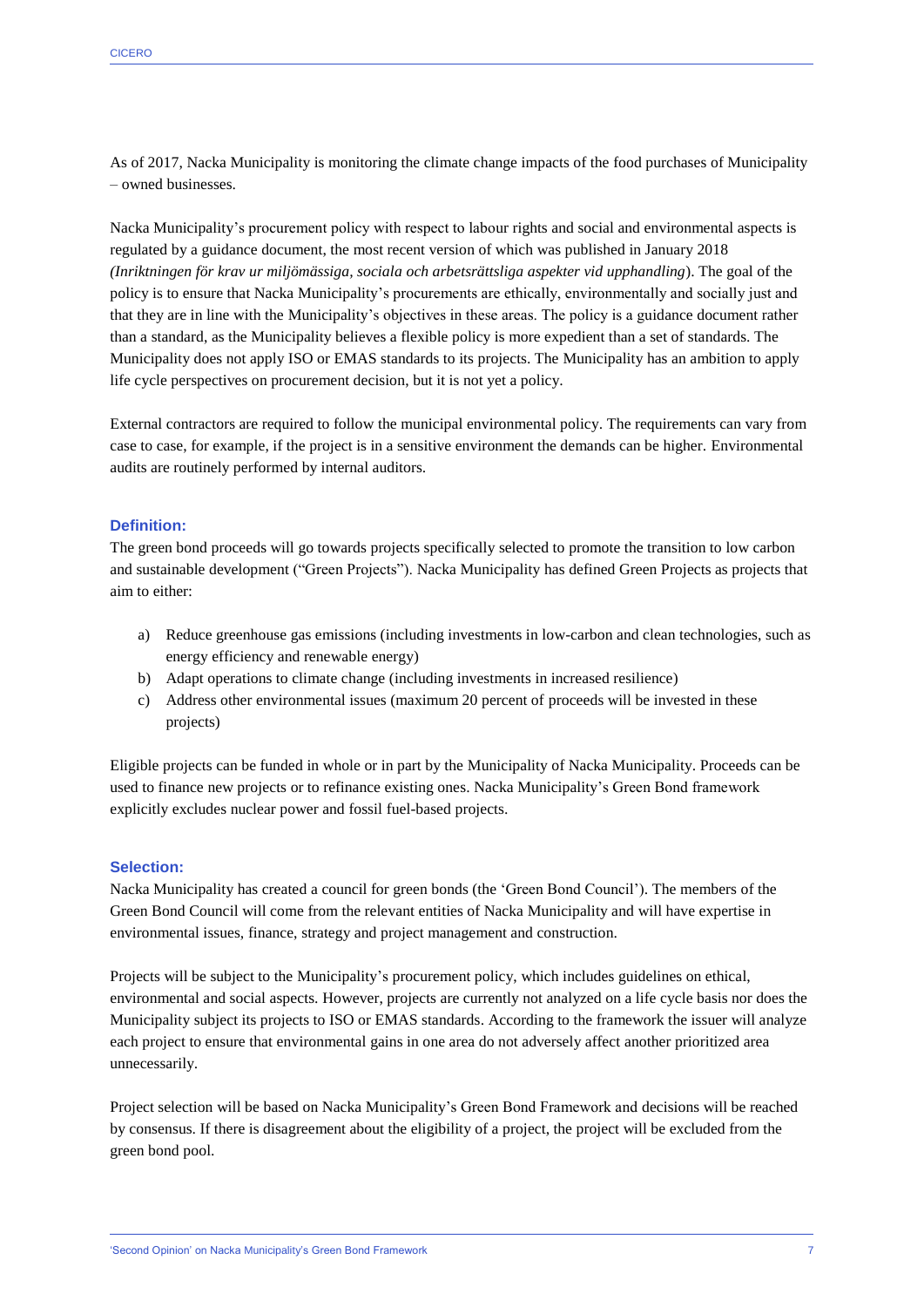In addition to the Green Bond Framework, eligible projects must comply with EU law, the Swedish Environmental Code ("Miljöbalken") and align with the Municipality's environmental goals, regulations, plans and programs.

#### **Management of proceeds:**

Proceeds from the issuance of Green Bonds will be separated and tracked by the issuer. Net proceeds will be credited to a separate account. As long as Green Bonds are outstanding and the account has a positive balance, Nacka Municipality will, at the end of every fiscal triannual period, deduct funds from the account of an amount equal to disbursements through Green Projects made during such period.

Prior to disbursement to Green Projects, the separate account balance will be placed as part of the Municipality's liquidity reserve. The liquidity reserve is governed by the Municipality's funds management policy, which states that the funds should be placed in short term money market instruments with a high credit rating.

#### **Transparency and Accountability:**

The issuer will annually report on the use of proceeds in an Investor Newsletter. The letter will include a list of financed Green Projects, including allocated amounts, a description of the projects and their main environmental benefits, a description of the allocation between financing of new projects and re-financing, and a summary of Nacka Municipality's Green Bond development. The investor newsletter will be made publicly available on Nacka Municipality's webpage.

Nacka Municipality's Green Bond Framework includes a general principle of undertaking impact reporting 'to the greatest extent possible'. The issuer has committed to including impacts for two eligible project categories in the Investor Letter:

- Energy efficient commercial and residential buildings: The expected or actual energy use for each building
- Renewable energy: the amount of installed or produced renewable energy will be reported (measured in MW/ MWh)

Other impact reporting will be included 'to the extent possible'. The use of proceeds from the Green Bonds, as well as tracking and management of funds will be part of the annual control of Nacka Municipality. The use of all proceeds, including proceeds from the Green Bond, will be audited during the regular year-end external audit. The audit will also do an overall assessment of a selection of processes with significant value and risk.

The table below lists the documents that formed the basis for this Second Opinion:

| <b>Document</b><br><b>Number</b> | Document Name                                                           | <b>Description</b>                       |
|----------------------------------|-------------------------------------------------------------------------|------------------------------------------|
|                                  | Nacka Municipality - Ramverk för Gröna<br>Obligationer – March 6th 2018 | The green bond framework (in<br>Swedish) |
|                                  | Nacka Municipality – Årsredovisning 2017                                | Annual Report 2017                       |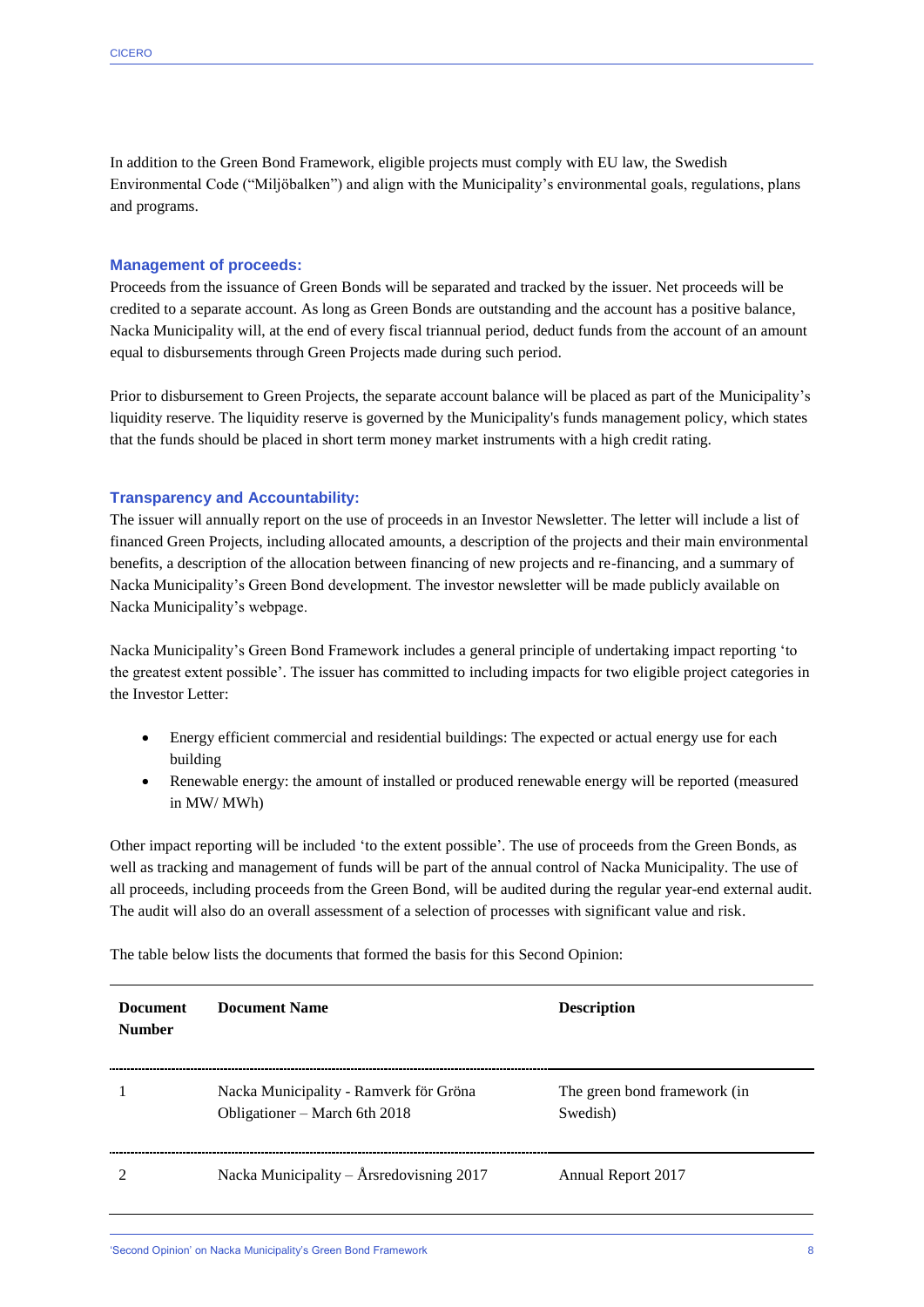| 3  | Nacka Miljöprogram 2016-2030 (updated 2018)            | Nacka Municipality's Environmental<br>Policy for the period 2016-20                                                                   |
|----|--------------------------------------------------------|---------------------------------------------------------------------------------------------------------------------------------------|
| 5  | Nackas översiktsplan                                   | Nacka Municipality's Spatial<br>Development Strategy (2017)                                                                           |
| 6  | Revidering av översiktsplan                            | Document explaining the process of<br>revision of the 2012 Strategy leading<br>up to the Spatial Development Strategy<br>(document 5) |
| 7  | Analys av miljösituationen i Nacka 2015                | State of the Environment report                                                                                                       |
| 8  | Lokala miljömål i Nacka                                | An update with new information on<br>indicators from the State of the                                                                 |
|    | - Uppföljning av indikatorerna                         | Environment Report (document 7)                                                                                                       |
| 9  | Nacka Municipalitys klimatpåverkan                     | Report on Nacka Municipality's<br>environmental impacts from 2015                                                                     |
| 10 | Riktlinjer för hållbart byggande                       | Nacka Municipality Guidelines for<br>sustainable buildings (from 2012)                                                                |
| 11 | Energianvändning i Municipalityens egna<br>byggnader   | On-line indicator showing energy use<br>in Municipality-owned buildings                                                               |
| 12 | Dagvattenstrategi                                      | Nacka Municipality's strategy and<br>guidelines for handling of stormwater                                                            |
| 13 | Avfallsplan 2020                                       | Nacka Municipality's plan for waste<br>management, building on EU<br>regulations and with aims for the<br>period up to 2020           |
| 14 | Klimatpåverkan från Municipalityens<br>livsmedelsinköp | Assessment of climate change impacts<br>from the Municipality's food<br>consumption (purchases)                                       |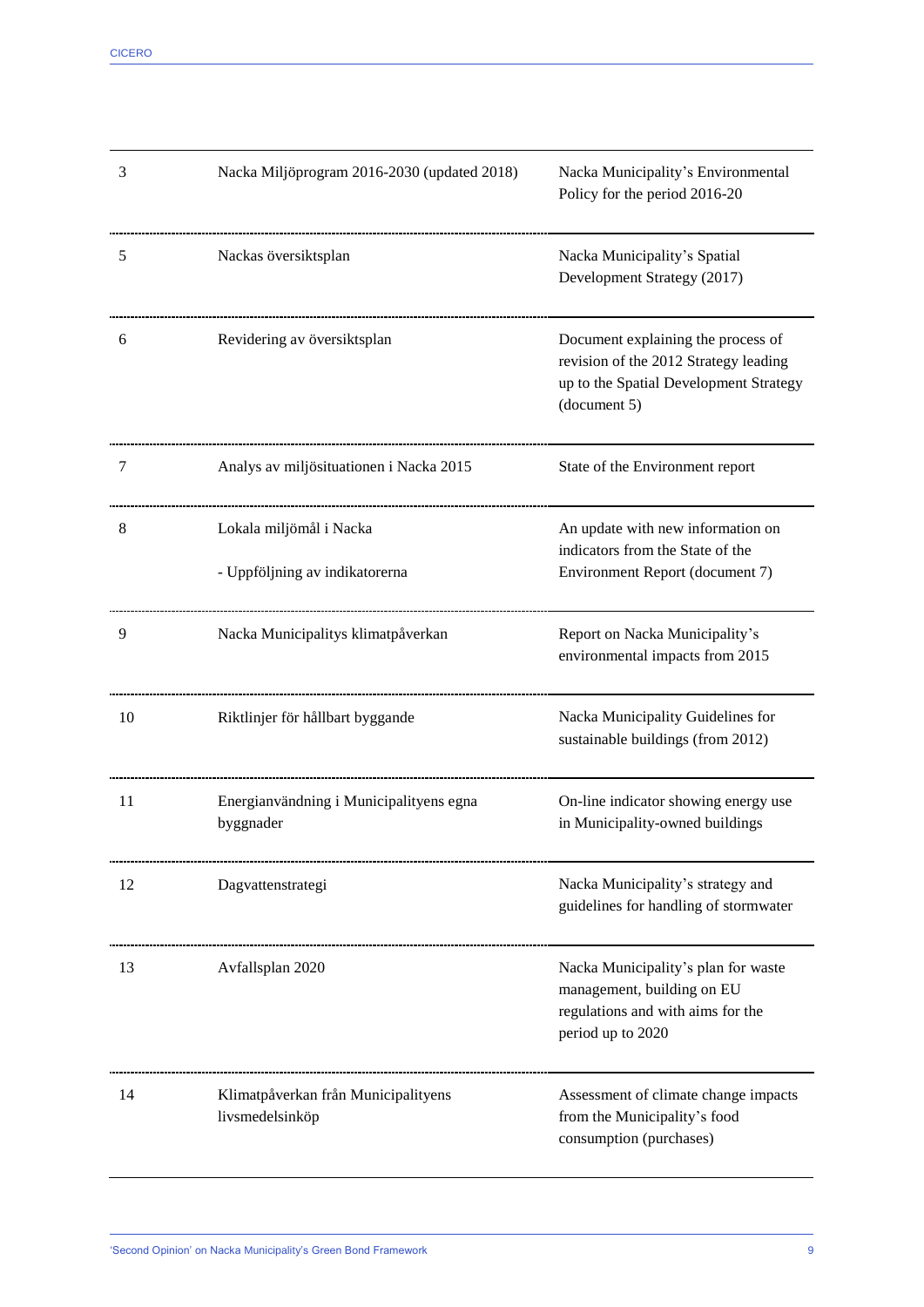| 15 | Framkomlighet i Nacka                | <b>Transport strategy for Nacka</b><br>Municipality (2016)    |
|----|--------------------------------------|---------------------------------------------------------------|
| 16 | Strategi för cykelsatsningar i Nacka | Strategy for enabling more bicycle use                        |
| 17 | Reglemente för medelsförvaltning     | Policy for funds management<br>(including liquidity reserves) |

Table 1. Documents reviewed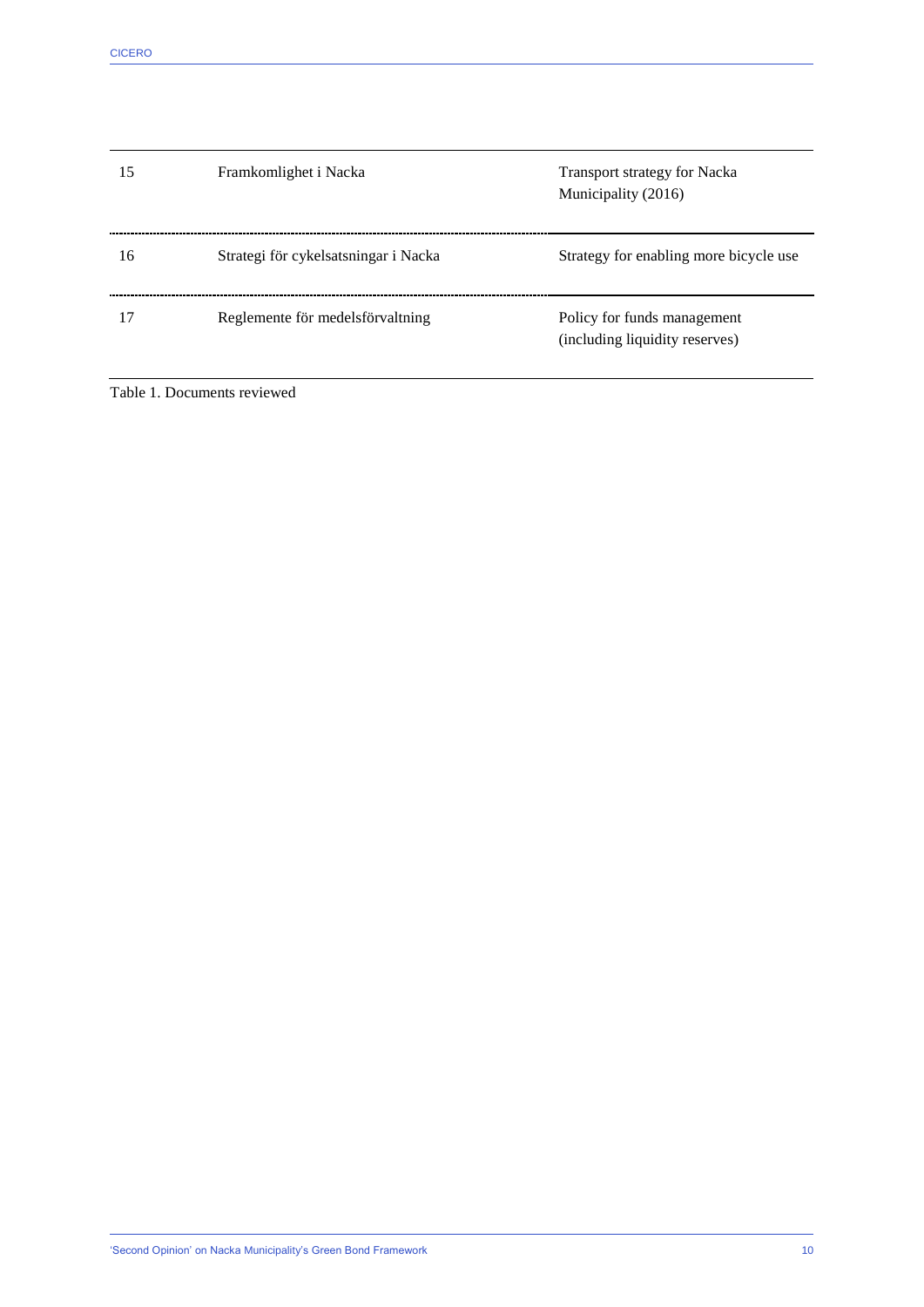### **3 Assessment of Nacka Municipality's Green Bond framework and environmental policies**

Overall, Nacka Municipality's green bond framework provides a detailed and sound framework for climatefriendly investments.

The framework and procedures for Nacka Municipality's green bond investments are assessed and their strengths and weaknesses are discussed in this section. The strengths of an investment framework with respect to environmental impact are areas where it clearly supports low-carbon projects, whereas the weaknesses are typically areas that are unclear or too general. Pitfalls are also raised in this section to note areas where issuers should be aware of potential macro-level impacts of investment projects.

#### **Overall shading**

Based on the project category shadings detailed below, and consideration of the issuer's systematic sustainability work and governance structure of Nacka Municipality in terms of management and use of proceeds, we rate the framework CICERO Dark Green. The framework includes both medium and dark green projects categories.

#### **Eligible projects under the Green Bond Framework**

At the basic level, the selection of eligible project categories is the primary mechanism to ensure that projects deliver environmental benefits. Through selection of project categories with clear environmental benefits, green bonds aim to provide certainty to investors that their investments deliver environmental returns as well as financial returns. The Green Bonds Principles (GBP) state that the "overall environmental profile" of a project should be assessed and that the selection process should be "well defined".

| Category         | Eligible project types                                                                      | <b>Green Shading and some concerns</b>                                                                                                                                                                                                                                                                                                                                                                                                        |
|------------------|---------------------------------------------------------------------------------------------|-----------------------------------------------------------------------------------------------------------------------------------------------------------------------------------------------------------------------------------------------------------------------------------------------------------------------------------------------------------------------------------------------------------------------------------------------|
| Renewable Energy | Wind power<br>$\bullet$<br>Solar power<br>٠<br>Bioenergy<br>٠<br>Geothermal<br>Transmission | Dark Green<br>Nacka Municipality is the network<br>$\checkmark$<br>owner and purchases electricity<br>from two sources. The underlying<br>energy mix is 90-100% renewable<br>Bioenergy investments: only small<br>$\checkmark$<br>-scale projects which use local<br>biomass (from Sweden) are eligible<br>Nacka Municipality is not planning<br>✓<br>any large scale geothermal<br>investments. Any geothermal<br>investments for green bond |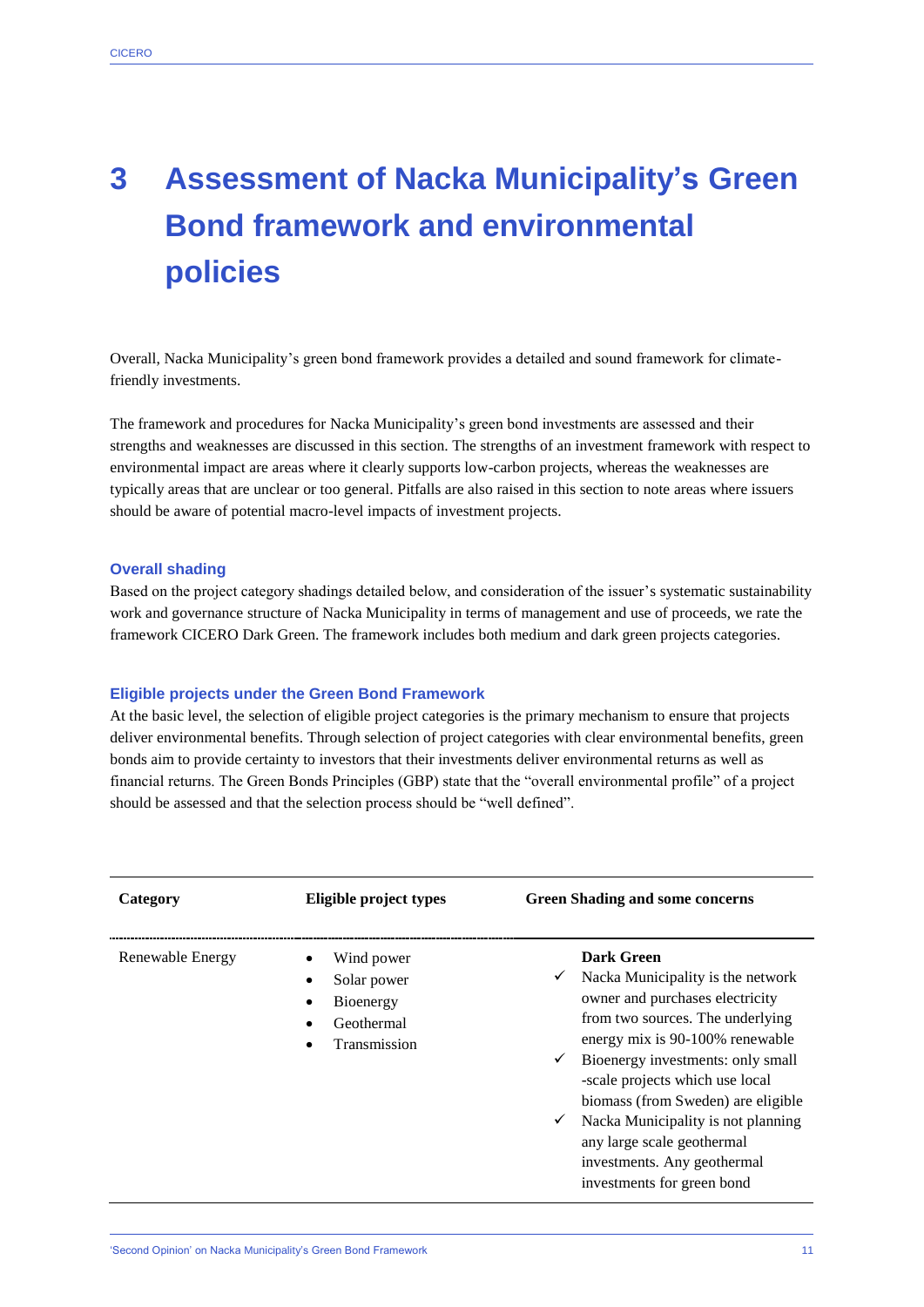|                                        |                                                                                                                                                                                                                                                                  | financing would only small scale<br>(ground source heat pumps for<br>single building or small group of<br>buildings).                                                                                                                                                                                                                                                                                                                                                                                                                      |
|----------------------------------------|------------------------------------------------------------------------------------------------------------------------------------------------------------------------------------------------------------------------------------------------------------------|--------------------------------------------------------------------------------------------------------------------------------------------------------------------------------------------------------------------------------------------------------------------------------------------------------------------------------------------------------------------------------------------------------------------------------------------------------------------------------------------------------------------------------------------|
| Energy efficiency                      | District heating/cooling<br>$\bullet$<br>Energy recovery<br>٠<br>Energy storage<br>Smart grids<br>Other efficiency measures.<br>$\bullet$<br>Reduction of at least 25%<br>required                                                                               | <b>Dark Green</b><br>Proceeds from the green bond will<br>✓<br>not finance district heating facilities<br>themselves, only investments<br>linking the buildings to the district<br>heating network.<br>The underlying energy mix in the<br>✓<br>district heating network is between<br>89% and 100%, depending on the<br>supplier<br>Nacka Municipality should be<br>✓<br>aware of possible lock-in of pipes<br>and infrastructure supporting fossil<br>fuel related infrastructure                                                        |
| Sustainable transportation             | Fossil free public<br>$\bullet$<br>transportation, pedestrian<br>and bicycle paths<br>Vehicles driven by<br>hydrogen, biogas and<br>electricity<br>Logistics solutions leading<br>to reduced climate<br>footprints from<br>transportation of people<br>and goods | <b>Dark to Medium Green</b><br>The Municipality will support the<br>✓<br>expansion of the Stockholm<br>subway system, but does not own<br>the subway system itself<br>The upgrading of the<br>Municipality's vehicle fleet is<br>allowed under this category. The<br>upgrade will be to either plug-in<br>hybrids or electric vehicles<br>Vehicles that include fossil fuel<br>elements such as plug in hybrid<br>vehicles get a medium green<br>shading because we see these as<br>bridging technologies, and not a<br>long term solution |
| Replacement of fossil raw<br>materials | For instance, from fossil<br>based plastics to<br>bioplastics.                                                                                                                                                                                                   | <b>Dark Green</b><br>Nacka Municipality aims to replace<br>✓<br>all building materials containing<br>hazardous substances (SVHC)<br>when renovating properties<br>The Municipality funds pre-schools<br>✓<br>that aim to clean their yards from<br>plastics and chemicals, for example<br>artificial lawns and plastic toys.                                                                                                                                                                                                               |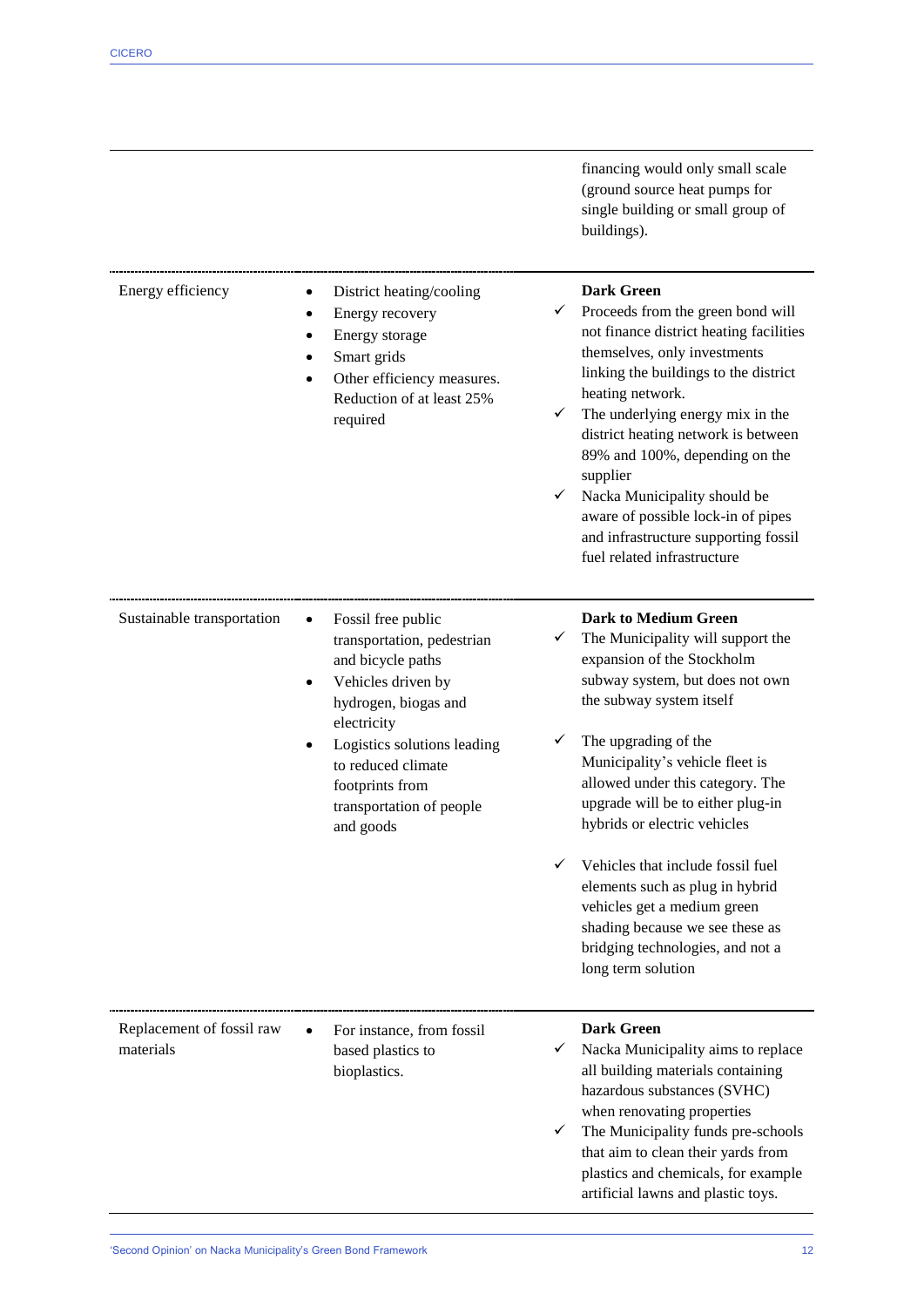|                                                             |                                                                                                                                                                                                                                                                                                                                                                                                                                     | Replacing plastic granulates in<br>artificial lawns on football grounds<br>to more durable materials, for<br>example to cork, sand et cetera is<br>another measure                                                                                                                                                                                    |
|-------------------------------------------------------------|-------------------------------------------------------------------------------------------------------------------------------------------------------------------------------------------------------------------------------------------------------------------------------------------------------------------------------------------------------------------------------------------------------------------------------------|-------------------------------------------------------------------------------------------------------------------------------------------------------------------------------------------------------------------------------------------------------------------------------------------------------------------------------------------------------|
| Energy efficient<br>commercial and residential<br>buildings | Commercial and residential<br>buildings that meet the<br>requirements for<br>Miljöbyggnad silver,<br><b>BREEAM</b> and <b>BREEAM</b><br>in use very good or Svanen<br>and have an energy use per<br>$m2$ that is at least 25%<br>lower than the requirements<br>in current national<br>regulations (Boverkets<br>Byggregler, BBR)<br>Major renovations leading<br>to a reduced energy use of<br>at least 35 % per $m^2$ per<br>year | <b>Medium Green</b><br>For investments in energy<br>✓<br>efficiency it is important to<br>consider the potential of rebound<br>effects for energy consumption<br>A dark green shading would<br>✓<br>require zero emission or plus house<br>technologies.<br>Construction projects can have<br>✓<br>potential negative local<br>environmental impacts. |
| Waste Management                                            | Recycling and re-use,<br>rehabilitation of<br>contaminated land and<br>leachate management                                                                                                                                                                                                                                                                                                                                          | <b>Dark Green</b><br>Initiatives will include recycling<br>facilities, recycling masses<br>property, clean-up of contaminated<br>areas, and handling of chopped<br>masses where the masses can be re-<br>used<br>Projects of rehabilitation of<br>contaminated land are also eligible<br>The green bond will not finance<br>any incineration plants   |
| Water and waste water<br>management                         | Treatment ponds to clean<br>$\bullet$<br>contaminated leachate<br>Expansion of the sewage<br>network to enable more<br>properties to be connected<br>to the municipal sewage<br>network.                                                                                                                                                                                                                                            | <b>Dark Green</b><br>Nacka should take care to consider<br>negative impacts on wildlife, nature<br>and lifecycle pollution and to avoid<br>negative impacts on biodiversity.                                                                                                                                                                          |
| Climate adaptation<br>measures                              | Water management<br>measures in areas of<br>elevated risk of flooding<br>Adaptation of roads,<br>buildings, and pipelines to                                                                                                                                                                                                                                                                                                        | <b>Dark Green</b><br>Investments that prolong the life of<br>road transport can be a concern<br>from a long-term climate change<br>perspective                                                                                                                                                                                                        |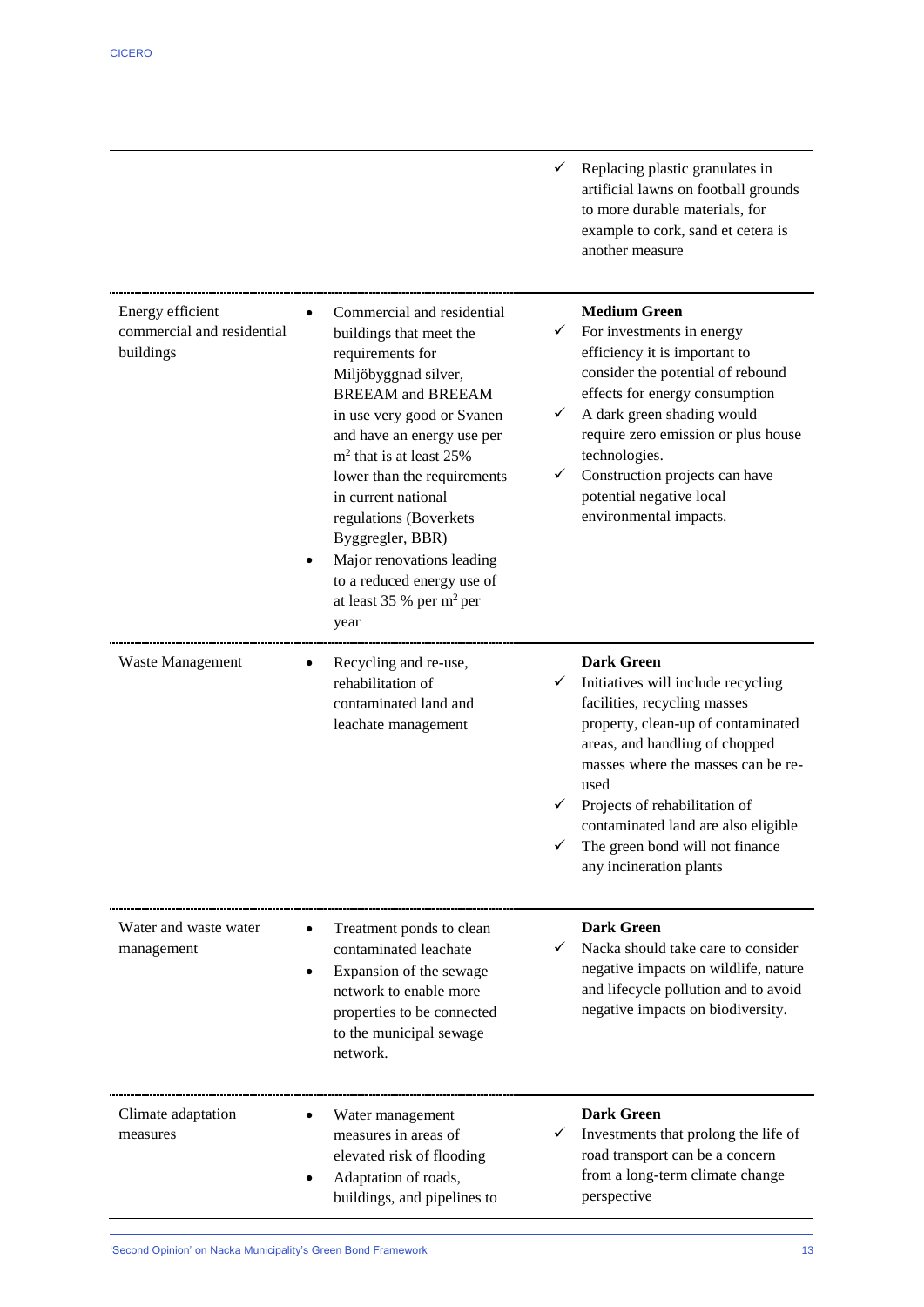|                                                                                                                                                            | create higher resilience to<br>climate-induced changes                                                                          | The pipelines that are eligible for<br>investments are for wastewater<br>only<br>Nacka Municipality does not have<br>a specific strategy for avoiding<br>lock-in of fossil fuel investments<br>but it does have strategies to<br>encourage citizens and employees<br>to avoid the use of fossil fuel-based<br>transportation, including a bicycle<br>strategy<br>The strategy of the Municipality<br>✓<br>includes increased use of green<br>infrastructure to reduce waste water<br>overflows, improve temperature<br>adjustments and biodiversity |
|------------------------------------------------------------------------------------------------------------------------------------------------------------|---------------------------------------------------------------------------------------------------------------------------------|-----------------------------------------------------------------------------------------------------------------------------------------------------------------------------------------------------------------------------------------------------------------------------------------------------------------------------------------------------------------------------------------------------------------------------------------------------------------------------------------------------------------------------------------------------|
| Environmental measures<br>(in fields other than<br>climate mitigation and<br>climate adaptation)<br>(max. 20% of proceeds to<br>be spent on this category) | Nature conservation<br>$\bullet$<br>Biodiversity<br>Development of non-toxic<br>environments<br>Improved eco-system<br>services | <b>Dark Green</b><br>Positive sustainability-related<br>project.                                                                                                                                                                                                                                                                                                                                                                                                                                                                                    |

Table 2. Eligible project categories

#### **Strengths**

Nacka Municipality's Green Bond Framework is a robust framework for financing the Municipality's continued transition to a low-carbon economy. The green bond proceeds will go towards projects selected to either reduce greenhouse gas emissions (including investments in low-carbon and clean technologies, such as energy efficiency), adapt to climate change (including investments in increased resilience to flooding) and address other environmental issues (maximum 20 percent of proceeds will be invested in these projects).

The Framework contains a comprehensive list of eligible green bond categories, which suggests the framework can be applied beyond the immediate financing needs identified by the Municipality.

CICERO takes a long-term view on climate change, and thus recommends excluding projects that support prolonged use of fossil fuel-based infrastructure that will contribute to emissions in the long run. Nacka Municipality has explicitly stated in their green bond framework that they will not finance nuclear power or fossil fuel-based projects.

The Municipality has specified the process by which projects eligible for green bond financing will be selected, including a detailed description of the Green Bond Council who will supervise the management of the green bond. There is also a detailed plan for how Nacka Municipality intends to report on the green bond.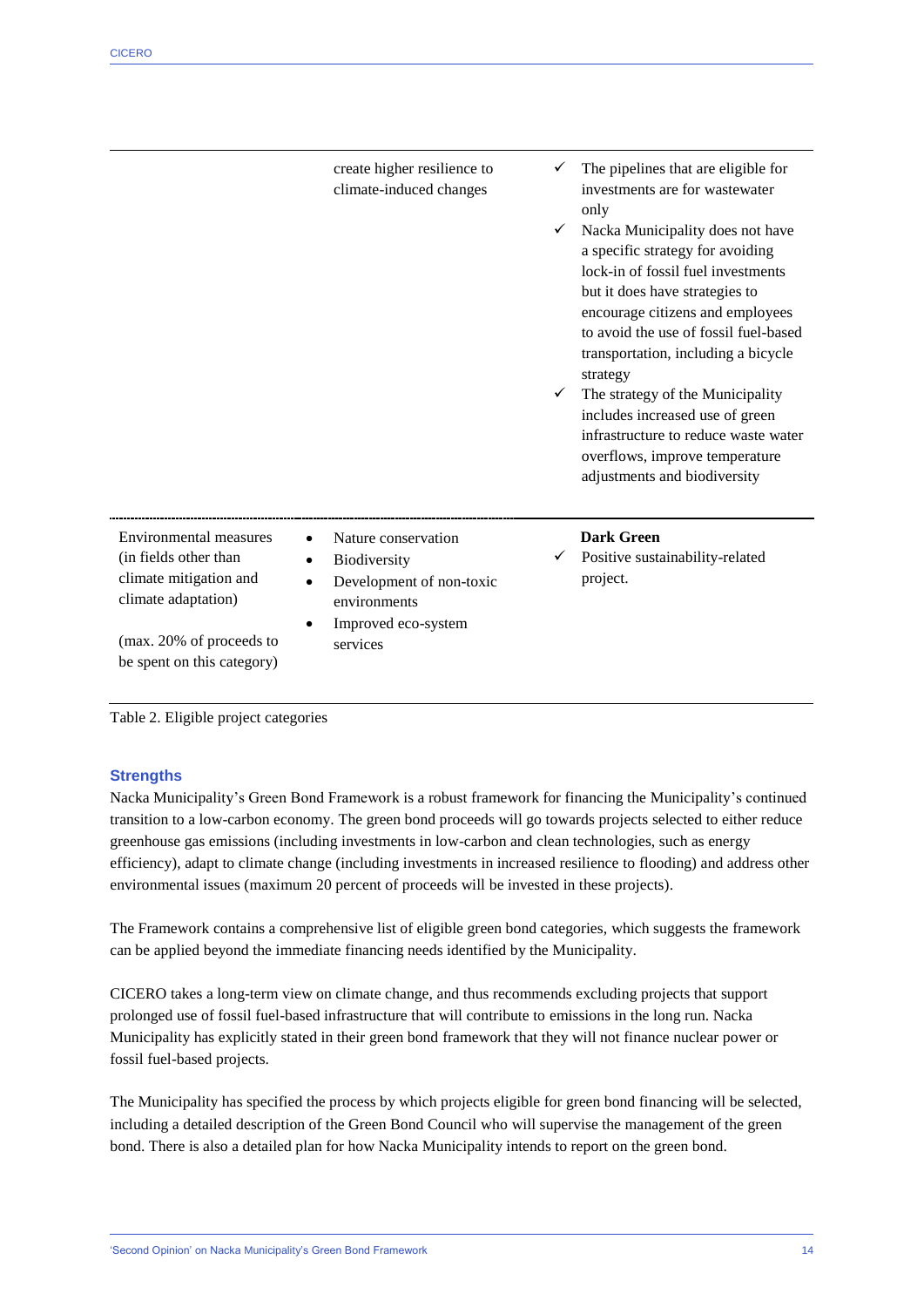On the issuer's environmental credentials more broadly, it is clear that Nacka is a Municipality which places high importance on climate change and the natural environment more broadly. It is recognized as a high performer among Sweden's municipalities, most recently being placed as number 16 out of 290. Moreover, it has been placed in the top ten in a competition that involved the best systematic work on hazardous chemicals. In 2017, Nacka Municipality received the first prize in "Municipalityvelometern", as the Sweden's best mediumsized bicycle Municipality.

Moreover, the Municipality shows signs of being genuinely concerned with continually improving its environmental performance. This can be seen in its environmental strategy and goals, which are actively used and reviewed. It regularly updates and publishes indicators, which suggest a high level of commitment.

For investments in sustainable buildings, the use of proceeds from the green bond requires the incorporation of an aim of 25 percent reduction in energy use, which is positive, as energy use is not guaranteed by the applicable building standards.

#### **Weaknesses**

There are no obvious weaknesses in the issuer's green bond framework.

#### **Pitfalls**

Nacka Municipality does currently not subject its projects to life cycle assessments. We understand that the Municipality is aiming to do so in the future, but as it stands this can be seen as a potential pitfall of the Municipality's impact analysis. Likewise, Nacka Municipality does not EMAS or ISO certification to its activities. Instead the Municipality uses a guidance document which cover many of the same areas as these schemes, however the lack of application of robust standards have the potential to lead to a weakening of performance in these areas.

Nacka Municipality has made clear its plans on reporting for the green bond. This is positive, but impact reporting is currently only required on two out of the nine eligible green bond categories. Nacka Municipality should consider increasing its level of ambition in terms of impact reporting in the coming years.

Nacka Municipality should be aware of the following:

- Impacts beyond the project boundary: due to the complexity of how socio-economic activities impact the climate, a specific project is likely to have interactions with the broader community beyond the project borders. These interactions may or may not be climate-friendly, and thus need to be considered with regards to the net impact of climate-related investments.

- Rebound effects: efficiency improvements may lead to rebound effects. When the cost of an activity is reduced there will be incentives to do more of the same activity. From the project categories in Table 2, an example is green buildings. Nacka Municipality should be aware of such effects and possibly avoid Green Bond funding of projects where the risk of rebound effects is particularly high.

In a low carbon 2050 perspective, the energy performance of buildings is expected to be improved, with passive house technology becoming mainstream and the energy performance of existing buildings greatly improved through refurbishments. The issuer is taking a step in this direction by including energy efficiency criteria but it should be mindful of the need for continuous improvements in terms of raising the bar on this criteria.